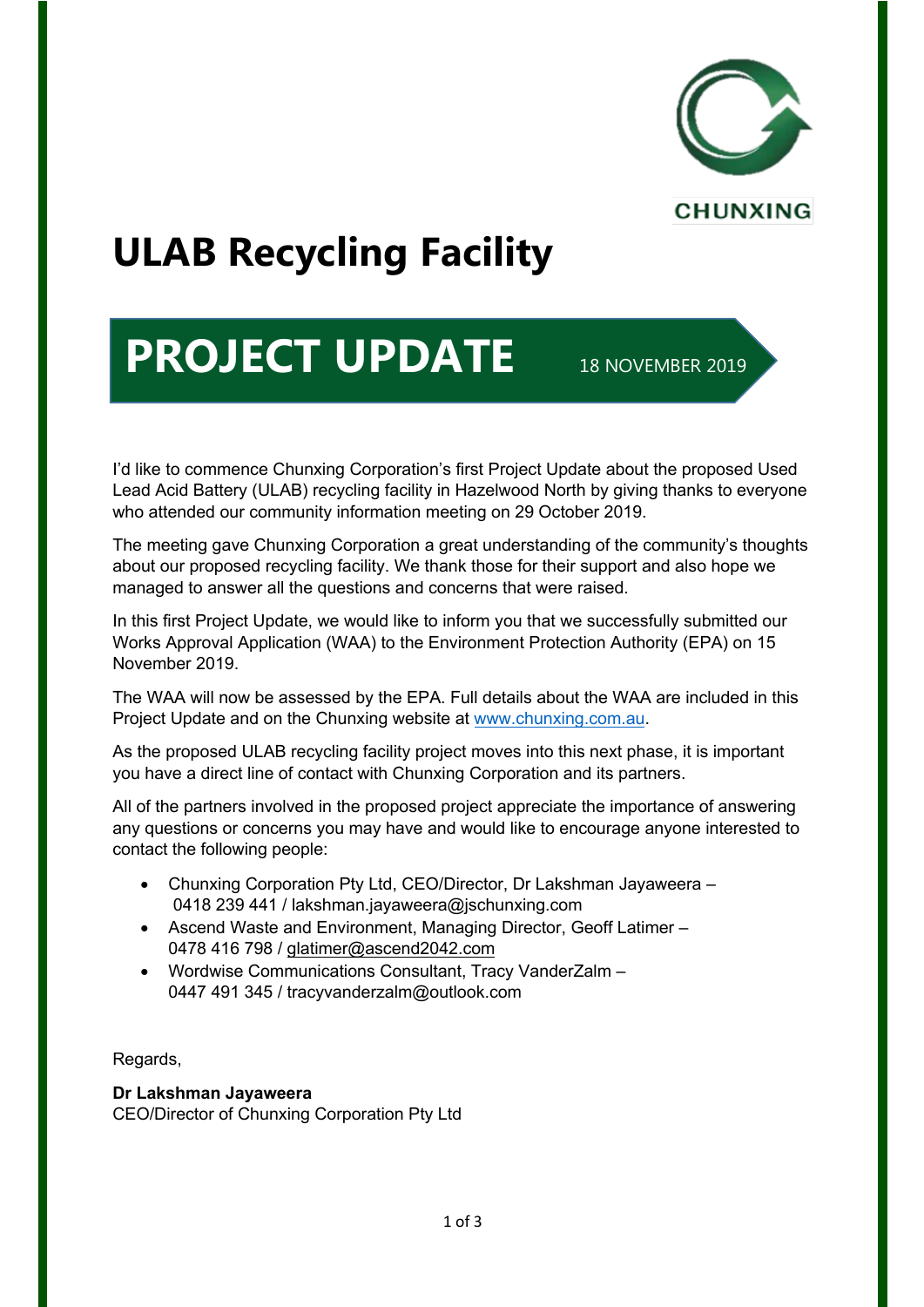### **WORKS APPROVAL APPLICATION (WAA) SUBMITTED**

Chunxing Corporation's Works Approval Application (WAA) for the proposed car battery recycling facility was submitted to the Environment Protection Authority (EPA) Victoria on 15 November 2019.



The WAA requires Chunxing Corporation to examine its potential impacts of the proposed recycling facility on various segments of the environment. These impacts are then assessed against EPA standards for the protection of human health and the environment. The WAA must also identify and commit to adopting best practice in the control of emissions and impacts.

Chunxing Corporation CEO and Director, Dr Lakshman Jayaweera, said the proposed Hazelwood North facility would use the most advanced battery recycling technology in the world. This technology controls lead emissions to well-below EPA standards and further air modelling shows the emissions would in fact be indistinguishable from everyday background levels.

Construction of the car battery recycling facility can only proceed if the EPA approves the WAA. This decision can take between four to six months and the EPA will manage its own consultation process, separate to the community meetings already held by Chunxing Corporation.

Managing Director of Ascend Waste and Environment, Geoff Latimer, was engaged by Chunxing Corporation to model the environmental impacts of the proposed project and complete the WAA.

"The company's WAA covers the facility's process and technology, including alternatives to the one chosen, and assesses all of these in light of best practice," Mr Latimer explained.

"Environmental best practice is explored through detailed modelling and assessments of impacts relating to air, water, land, greenhouse gases, noise and waste generation, as well as considerations of resource use, plant upset conditions and broader environmental management."

EPA will make all aspects of the WAA process public on its website and via local newspapers. The actual WAA can also be found on the Chunxing website at www.chunxing.com.au, along with other documents about the proposed project.